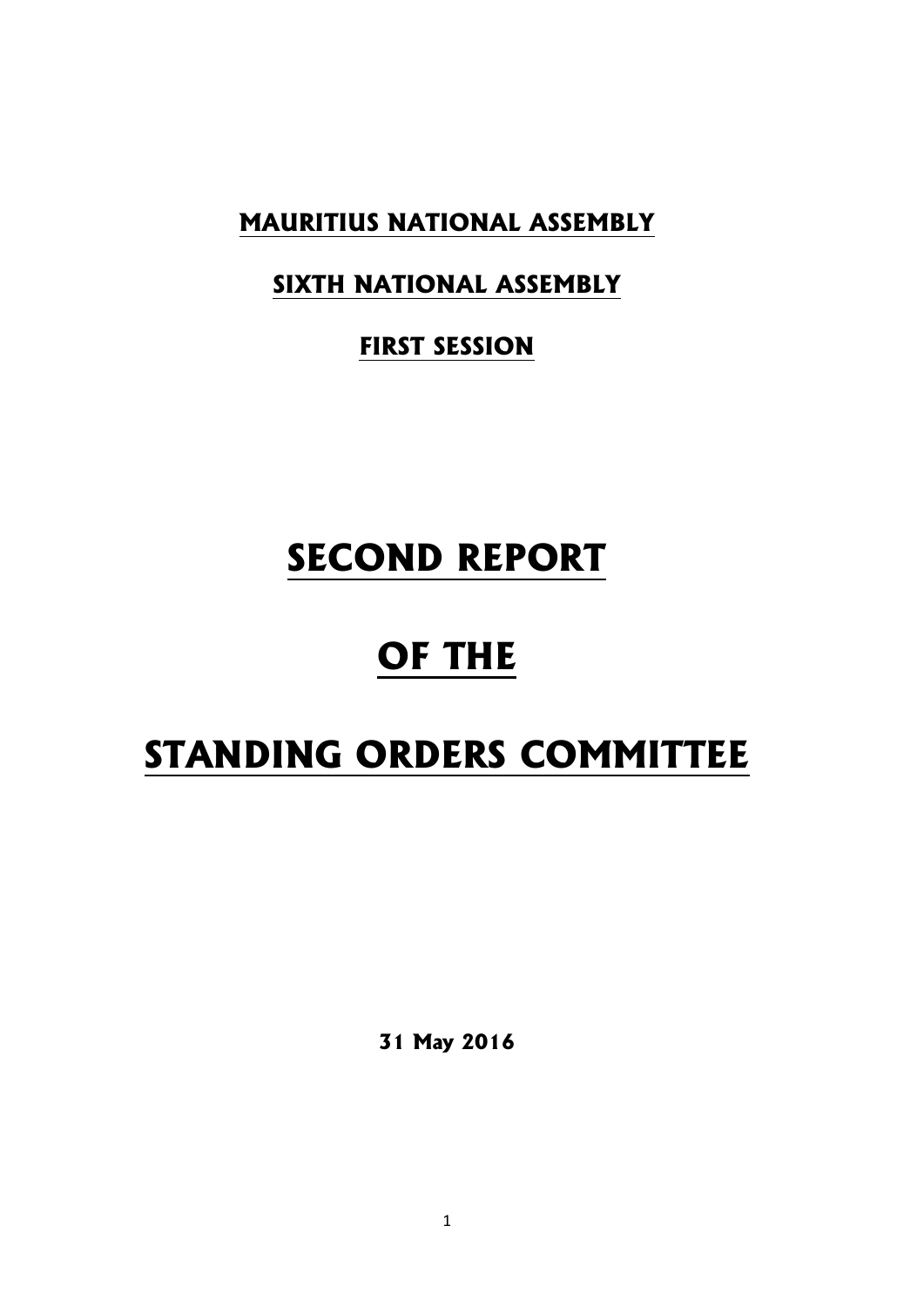# **MAURITIUS NATIONAL ASSEMBLY**

# **SIXTH NATIONAL ASSEMBLY**

## **FIRST SESSION**

## **Second Report of the Standing Orders Committee**

### **1. ESTABLISHMENT OF THE COMMITTEE**

1.1 Your Committee consists of the undersigned, Speaker of the National Assembly as Chairperson, Honourable Adrien Charles Duval, MP, Deputy Speaker and four other Members who were nominated by the Committee of Selection to serve thereon, namely, Honourable Satyaprakashsing Rutnah, MP, Deputy Chief Government Whip, Honourable Rajesh Anand Bhagwan, MP, Opposition Whip, Honourable Mrs Roubina Jadoo-Jaunboccus, Parliamentary Private Secretary and Honourable Vedasingam V. Baloomoody, MP, and Chairperson of the Public Accounts Committee.

## **2. NOTICE OF MOTION**

2.1 On 22 March 2016, the Rt Honourable Prime Minister gave notice of the following motion which stood in his name and the motion was circulated to the Honourable Members on the same day –

*"This Assembly is of opinion that, with a view to implementing the live broadcasting of the proceedings and debates of the House, it is necessary and expedient that the Standing Orders Committee be empowered, and it is hereby empowered, to look into the Standing Orders and Rules of the National Assembly 1995 presently in force, more specifically Standing Order 69, to make recomendations for the setting up of a Committee to be known as the Broadcasting Committee for the monitoring of the live broadcasting of the proceedings and debates of the House and matters ancillary thereto."*

2.2 The draft proposed amendment to Standing Order 69 was also circulated on 22 March 2016 and read as follows –

To add the following paragraph –

#### **"(5) Broadcasting Committee**

*There shall be a committee to be known as the Broadcasting Committee to consist of a Chairperson and eight members to be nominated by the Committee of Selection at the beginning of every session. It shall be the duty of the Committee to consider and report on all matters relating to the Live Broadcasting of the Proceedings of the House and matters ancillary thereto, including prescribing the Rules of Coverage, the Guidelines for the Use of Signal/Footage and the Rules/Guidelines to use Parliamentary proceedings from the National Assembly on the Internet, to monitor the implementation thereof to hear any complaint for breach thereof and advise accordingly."*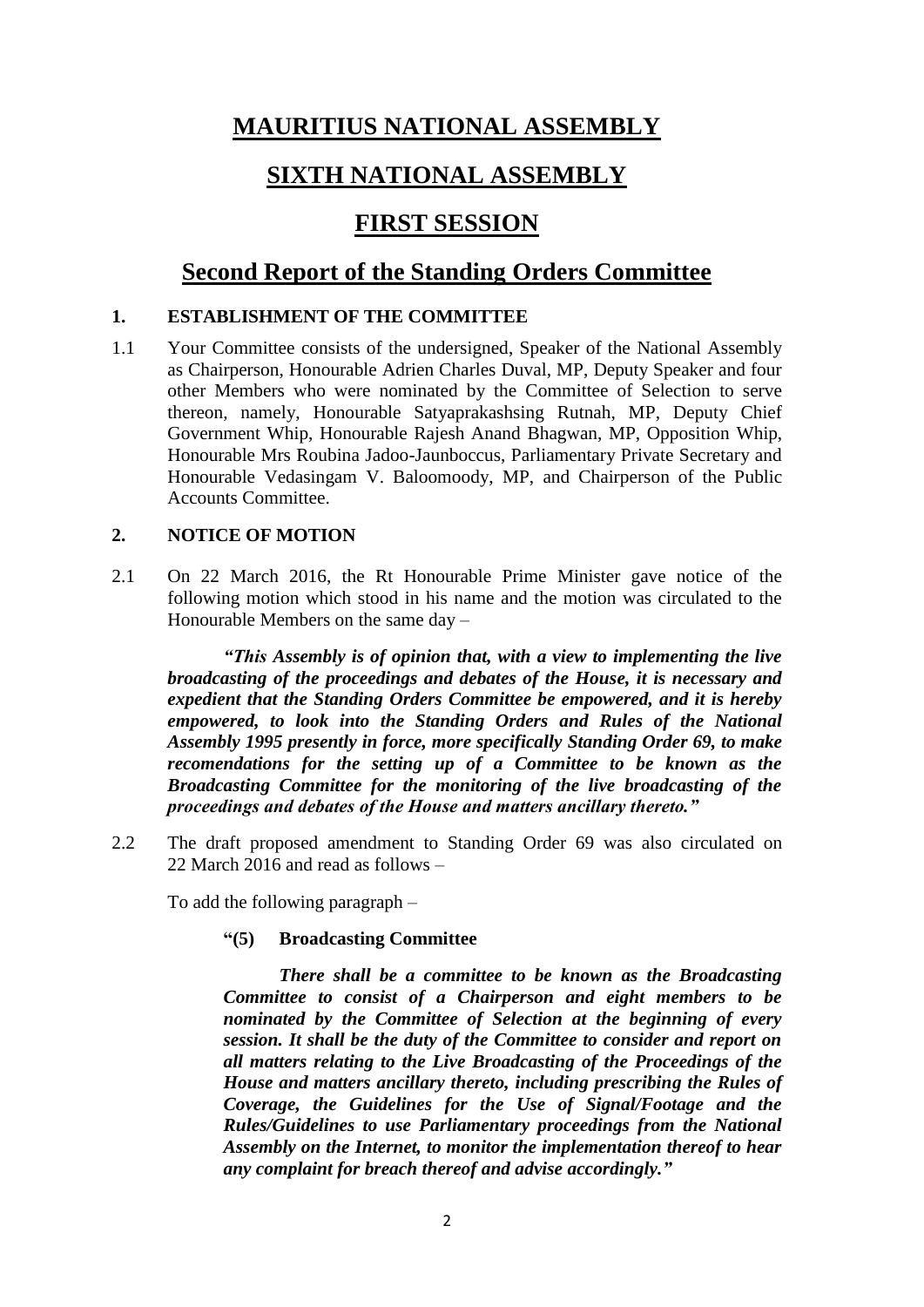## **3. ADOPTION OF THE MOTION INVOLVING PROPOSALS FOR AMENDMENT OF THE STANDING ORDERS**

3.1 At the sitting of the Assembly held on 29 March 2016, the House agreed to the motion which stood in the name of the Rt Honourable Prime Minister and the proposal for amendments stood referred to the Standing Orders Committee.

### **4. MEETING**

- 4.1 Your Committee has held three meetings, on
	- Thursday 14 April 2016 at 1.30 p.m.
	- Monday 23 May 2016 at 11.00 a.m.
	- Thursday 26 May 2016 at 1.45 p.m.; and

a working group meeting on Thursday 28 April, 2016 at 11.30 a.m.

#### **5. SECRETARIAL ASSISTANCE**

5.1 Your Committee was served by Mrs Bibi Safeena Lotun, Clerk of the National Assembly who was assisted by Ms Urmeelah Devi Ramchurn, Deputy Clerk, National Assembly and Mrs Saseeta Rakha, Ag PICT Manager, National Assembly. The Committee proceedings were taken down verbatim by *Hansard* Reporters and Sub-Editors. Mr Ram Ranjit Dowlutta, Adviser to the Speaker also attended Your Committee and the Working Group Meeting.

### **6. METHODOLOGY**

6.1 Your Committee reviewed the draft of the proposed amendments to the Standing Orders and Rules of the National Assembly 1995 which was circulated to Honourable Members when the notice of motion was circulated.

#### **7. EXPERT ASSISTANCE**

7.1 Your Committee considered it fit to hear the Solicitor General, who was invited to provide expert assistance on the proposed amendments. Mr Dheerendra Kumar Dabee, GOSK, SC, Solicitor General, attended the Committee meetings and the Working Group meeting, together Mr Rajesh Ramloll, Assistant Solicitor General.